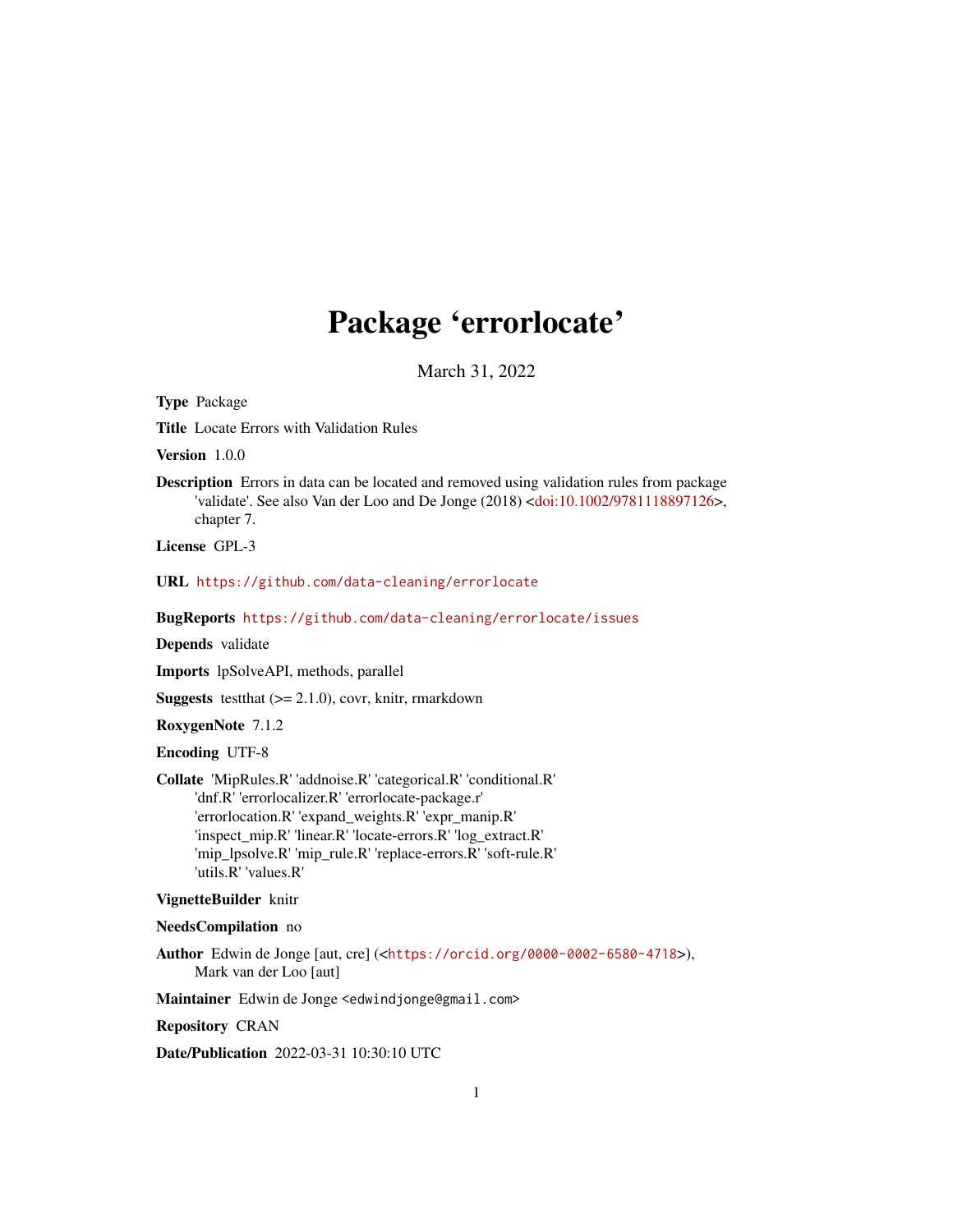## <span id="page-1-0"></span>R topics documented:

| -3             |
|----------------|
| $\overline{4}$ |
| $\overline{4}$ |
| -5             |
| 6              |
| $\overline{7}$ |
| - 8            |
|                |
|                |
|                |
|                |
|                |
|                |
|                |
|                |

## **Index** 2008 **[19](#page-18-0)99**

errorlocate-package *Find errors in data given a set of validation rules.*

## <span id="page-1-1"></span>Description

Find errors in data given a set of validation rules. The errorlocate helps to identify obvious errors in raw datasets.

## Details

It works in tandem with the package [validate\(\)](#page-0-0). With validate you formulate data validation rules to which the data must comply. For example:

"age cannot be negative": age  $> = 0$ 

While validate can identify if a record is valid or not, it does not identify which of the variables are responsible for the invalidation. This may seem a simple task, but is actually quite tricky: a set of validation rules form a web of dependent variables: changing the value of an invalid record to repair for rule 1, may invalidate the record for rule 2.

Errorlocate provides a small framework for record based error detection and implements the Felligi Holt algorithm. This algorithm assumes there is no other information available then the values of a record and a set of validation rules. The algorithm minimizes the (weighted) number of values that need to be adjusted to remove the invalidation.

The errorlocate package translates the validation and error localization problem into a mixed integer problem and uses a mip solver to find a solution.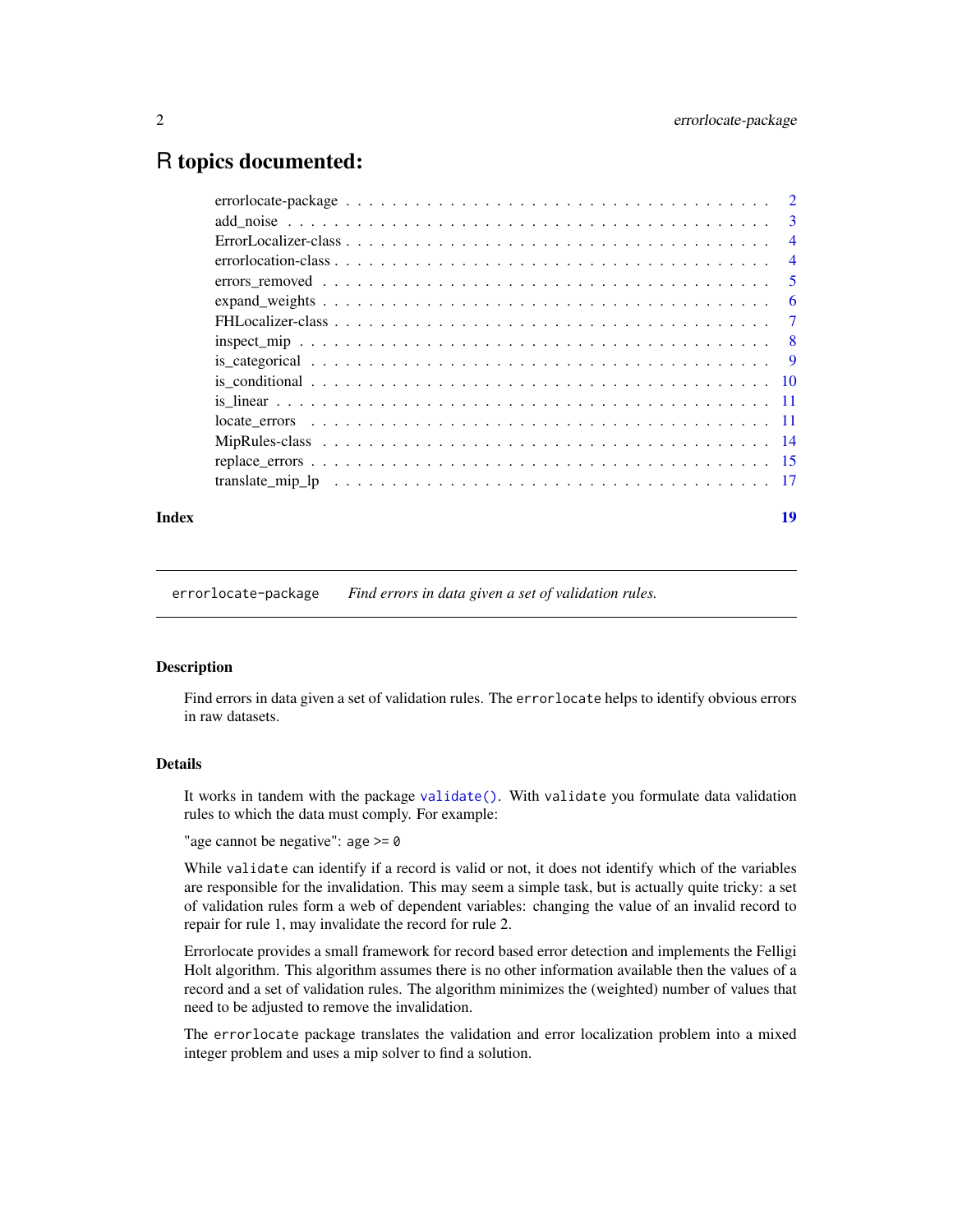#### <span id="page-2-0"></span>add\_noise 3

## Author(s)

Maintainer: Edwin de Jonge <edwindjonge@gmail.com> [\(ORCID\)](https://orcid.org/0000-0002-6580-4718)

Authors:

• Mark van der Loo <mark.vanderloo@gmail.com>

#### References

T. De Waal (2003) Processing of Erroneous and Unsafe Data. PhD thesis, University of Rotterdam.

Van der Loo, M., de Jonge, E, Data Cleaning With Applications in R

E. De Jonge and Van der Loo, M. (2012) Error localization as a mixed-integer program in editrules.

lp\_solve and Kjell Konis. (2011). lpSolveAPI: R Interface for lp\_solve version 5.5.2.0. R package version 5.5.2.0-5. http://CRAN.R-project.org/package=lpSolveAPI

## See Also

Useful links:

- <https://github.com/data-cleaning/errorlocate>
- Report bugs at <https://github.com/data-cleaning/errorlocate/issues>

add\_noise *Add (a small amount of) noise*

#### Description

Utility function to add some small positive noise to weights. This is mainly done to randomly choose between solutions of equal weight. Without adding noise to weights lp solvers may return an identical solution over and over while there are multiple solutions of equal weight. The generated noise is positive to prevent that weights will be zero or negative.

## Usage

```
add\_noise(x, max\_delta = NULL, ...)
```
#### Arguments

| X.                      | numeric vector or matrix. When x is a matrix, the function will be applied to<br>each row of the matrix. |
|-------------------------|----------------------------------------------------------------------------------------------------------|
| max delta               | when supplied noise will be drawn from [0, max delta] otherwise see details                              |
| $\cdot$ $\cdot$ $\cdot$ | currently not used                                                                                       |

#### Details

When no max\_delta is supplied, add\_noise will use the minimum difference larger than zero divided by the length(x).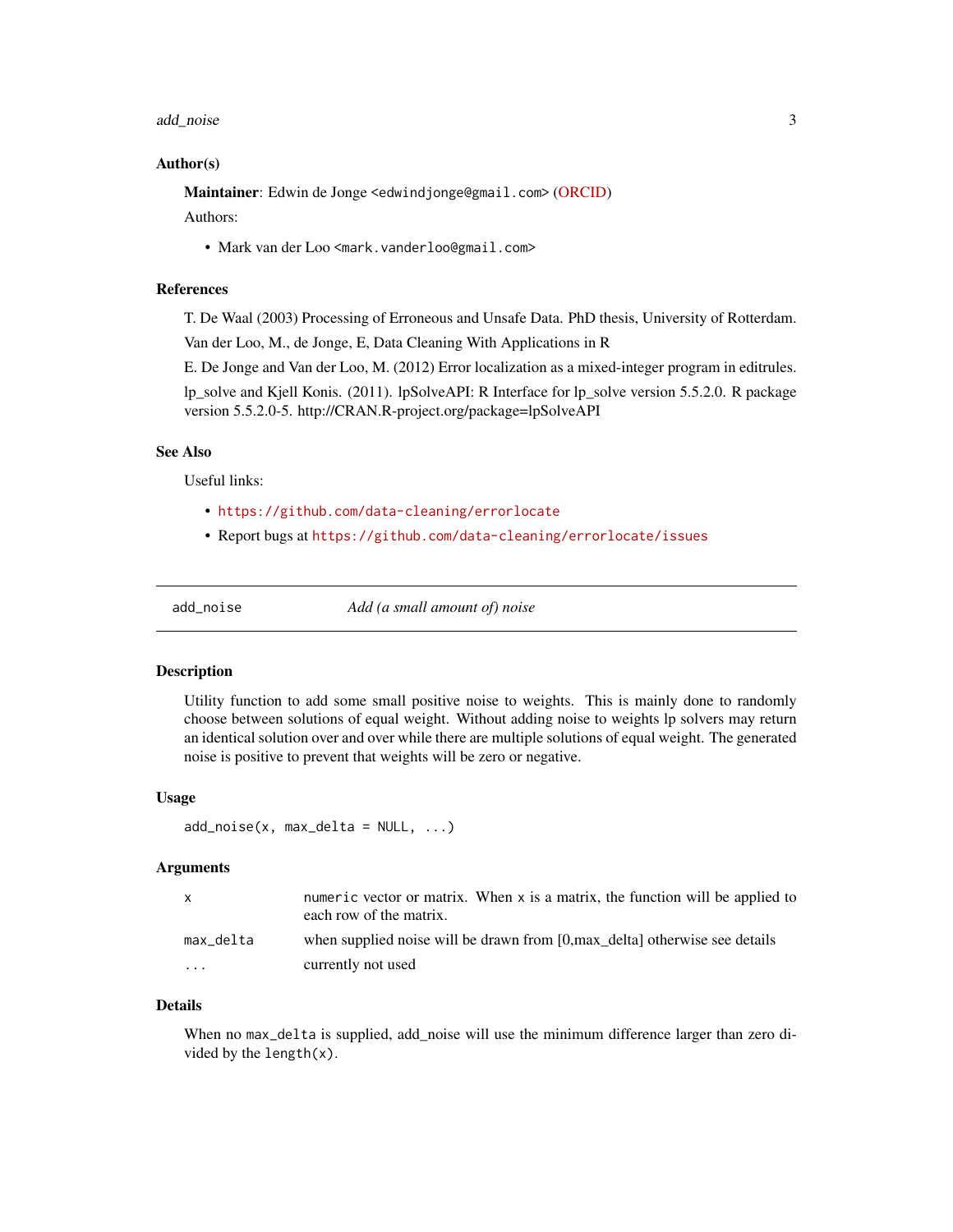#### <span id="page-3-0"></span>Value

numeric vector/matrix with noise applied.

ErrorLocalizer-class *Base class for class locate errors based on rules and data*

#### Description

ErrorLocalizer can be used as a base class to implement a new error localization algorithm. The derived class must implement two methods: initialize, which is called before any error localization is done and locate which operates upon data. The extra parameter ... can used to supply algorithmic specific parameters.

<span id="page-3-1"></span>errorlocation-class *Error location object*

## Description

Errorlocation contains the result of a error detection. Errors can record based or variable based.

- A record based error is restricted within one observation. [errorlocate\(\)](#page-1-1) using the Felligi Holt algorithm assumes errors are record based.
- A variable based error is a flaw in uni- or multivariate distribution. To correct this error multiple observations or the aggregated number should be adjusted.

## Details

Current implementation assumes that errors are record based. The error locations can be retrieved using the method [values\(\)](#page-0-0) and are a matrix of rows and columns, with the same dimensions are the data.frame that was checked. For errors that are purely column based, or dataset based, errorlocations will return a matrix with all rows or cells set to TRUE. The [values\(\)](#page-0-0) return NA for missing values.

## Fields

- \$errors: matrix indicating which values are erronuous (TRUE), missing (NA) or valid (FALSE)
- \$weight: The total weight per record. A weight of 0 means no errors were detected.
- \$[status](#page-0-0): The status of the mip solver for this record.
- \$duration: The number of seconds for processing each record.

## See Also

Other error finding: [errors\\_removed\(](#page-4-1)), [expand\\_weights\(](#page-5-1)), [locate\\_errors\(](#page-10-1)), [replace\\_errors\(](#page-14-1))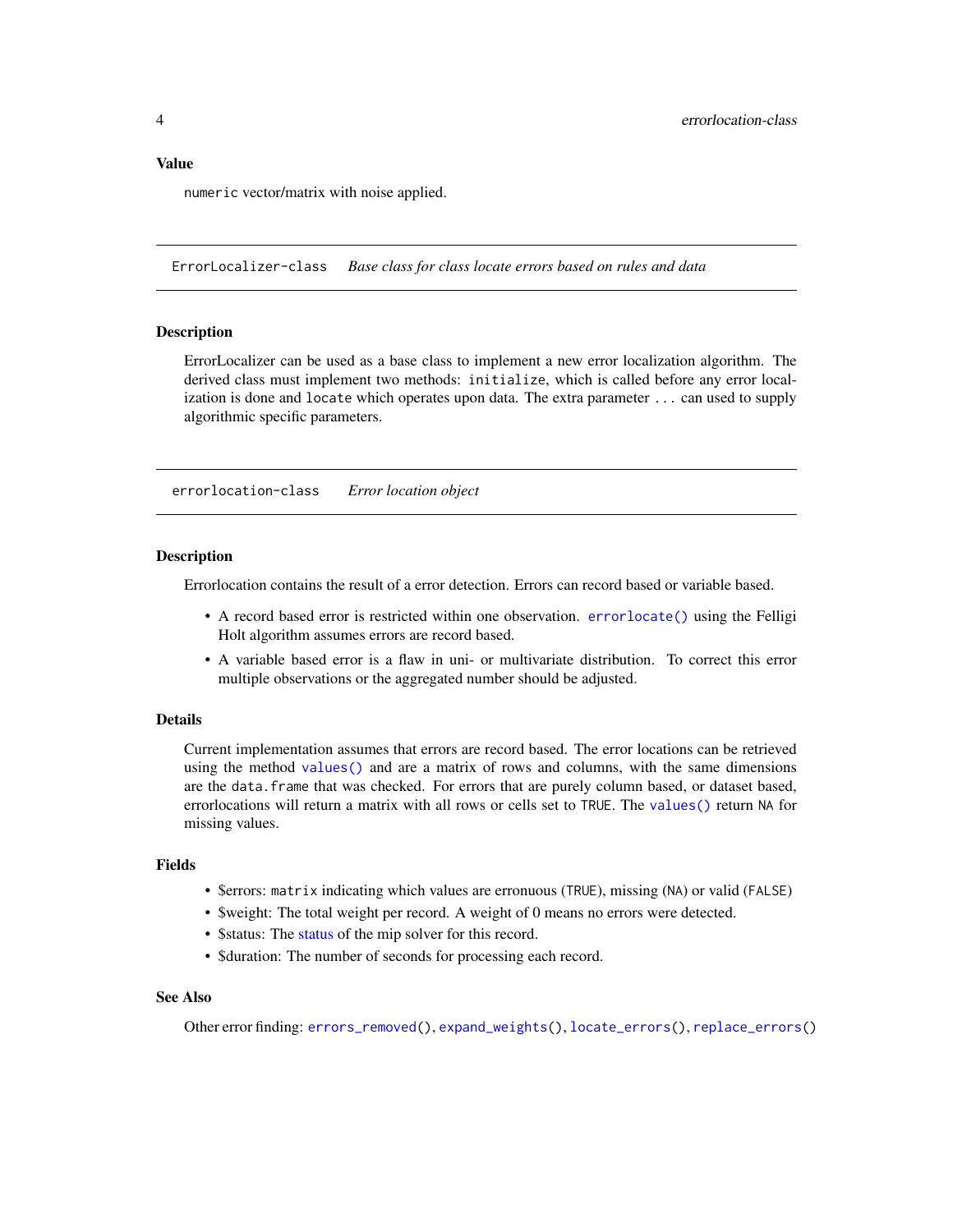<span id="page-4-1"></span><span id="page-4-0"></span>errors\_removed *Get location of removed errors from a 'cleaned' data set*

## Description

errors\_removed retrieves the errors detected by [replace\\_errors\(\)](#page-14-1)

#### Usage

```
errors_removed(x, ...)
```
## Arguments

| $\boldsymbol{\mathsf{x}}$ | data. frame that was checked for errors |
|---------------------------|-----------------------------------------|
| .                         | not used                                |

## Value

[errorlocation-class\(\)](#page-3-1) object

## See Also

Other error finding: [errorlocation-class](#page-3-1), [expand\\_weights\(](#page-5-1)), [locate\\_errors\(](#page-10-1)), [replace\\_errors\(](#page-14-1))

#### Examples

```
rules <- validator( profit + cost == turnover
              , cost - 0.6*turnover \ge 0, cost>= 0
              , turnover >= 0
)
data <- data.frame(profit=755, cost=125, turnover=200)
data_no_error <- replace_errors(data,rules)
# faulty data was replaced with NA
data_no_error
errors_removed(data_no_error)
# a bit more control, you can supply the result of locate_errors
# to replace_errors, which is a good thing, otherwise replace_errors will call
# locate_errors internally.
error_locations <- locate_errors(data, rules)
replace_errors(data, error_locations)
```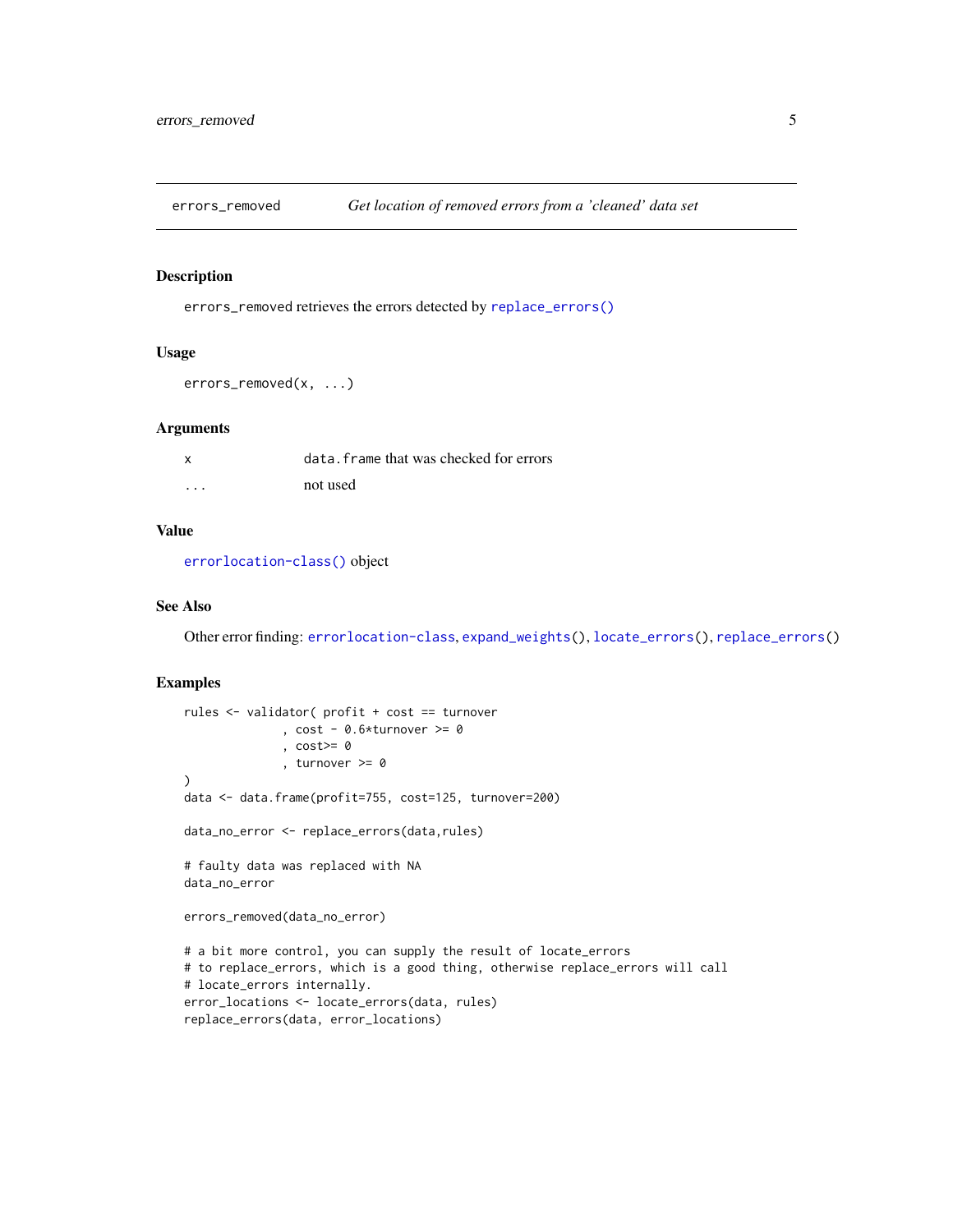<span id="page-5-1"></span><span id="page-5-0"></span>

## Description

Expands a weight specification into a weight matrix to be used by locate\_errors and replace\_errors. Weights allow for "guiding" the errorlocalization process, so that less reliable values/variables with less weight are selected first. See details on the specification.

#### Usage

```
expand_weights(dat, weight = NULL, as.data.frame = FALSE, ...)
```
#### Arguments

| dat    | data. frame the data to be checked                   |
|--------|------------------------------------------------------|
| weight | weight specification, see details.                   |
|        | as data frame if TRUE a data frame will be returned. |
|        | unused                                               |

#### Details

If weight fine tuning is needed, a possible scenario is to generate a weight data.frame using expand\_weights and adjust it before executing [locate\\_errors\(\)](#page-10-1) or [replace\\_errors\(\)](#page-14-1). The following specifications for weight are supported:

- NULL: generates a weight matrix with 1's
- a named numeric, unmentioned columns will have weight 1
- a unnamed numeric with a length equal to ncol(dat)
- a data.frame with same number of rows as dat
- a matrix with same number of rows as dat
- Inf, NA weights will be interpreted as that those variables must not be changed and are fixated. Inf weights perform much better than setting a weight to a large number.

#### Value

matrix or data.frame of same dimensions as dat

## See Also

Other error finding: [errorlocation-class](#page-3-1), [errors\\_removed\(](#page-4-1)), [locate\\_errors\(](#page-10-1)), [replace\\_errors\(](#page-14-1))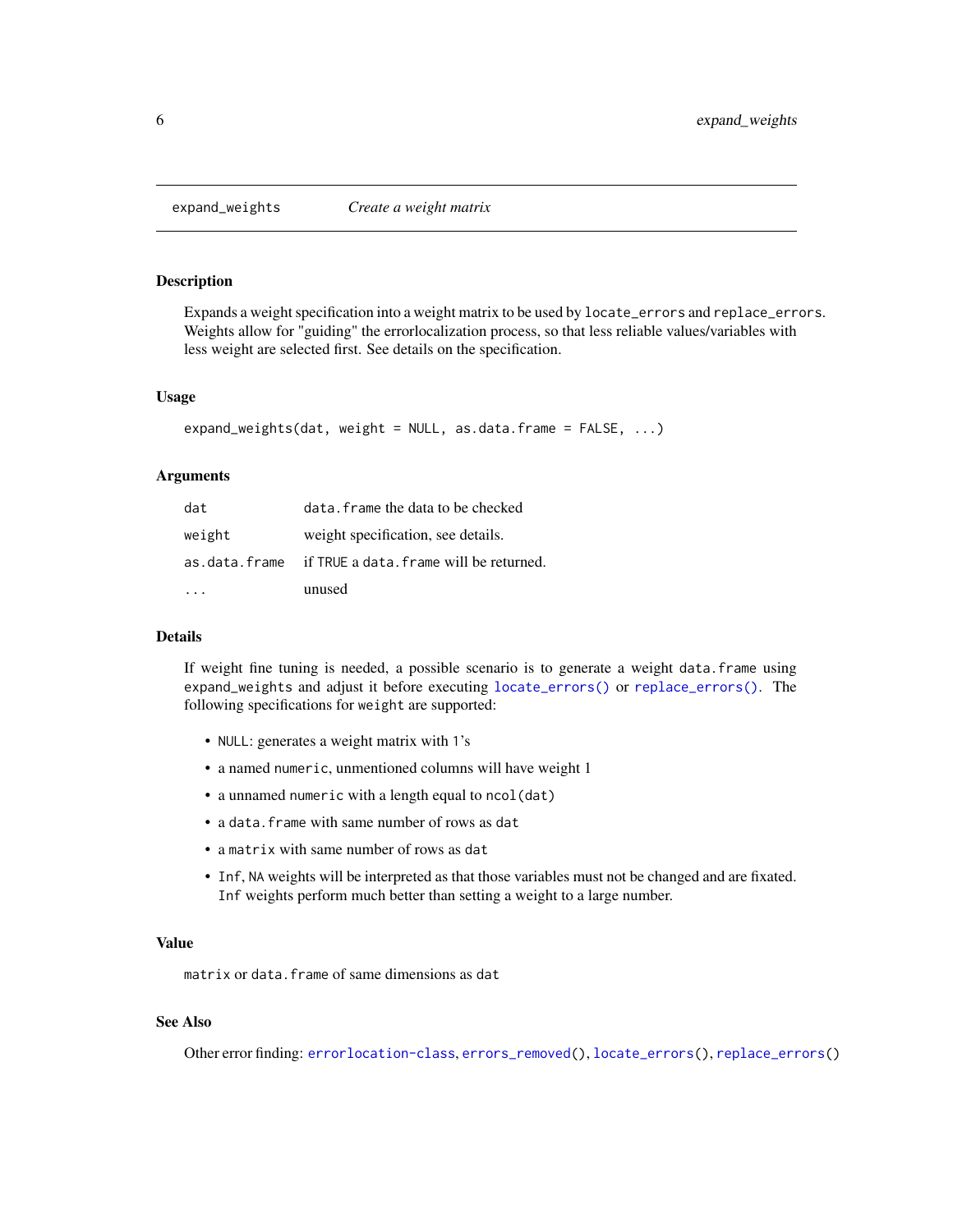## <span id="page-6-0"></span>FHLocalizer-class 7

## Examples

```
dat <- read.csv(text=
"age,country
 49, NL<br>23. DE
 23,", strip.white=TRUE)
weight \leq c(age = 2, country = 1)
expand_weights(dat, weight)
weight \leftarrow c(2, 1)
expand_weights(dat, weight, as.data.frame = TRUE)
# works too
weight <- c(country=5)
expand_weights(dat, weight)
# specify a per row weight for country
weight <- data.frame(country=c(1,5))
expand_weights(dat, weight)
# country should not be changed!
weight \leq c(country = Inf)
expand_weights(dat, weight)
```
FHLocalizer-class *Feligi-Holt Errorlocalizer*

## Description

Implementation of the Feligi-Holt algorithm using the ErrorLocalizer base class. Given a set of validation rules and a dataset the Feligi-Holt algorithm finds for each record the smallest (weighted) combination of variables that are erroneous (if any).

## Note

Most users do not need this class and can use [locate\\_errors\(\)](#page-10-1).

errorlocalizer implements feligi holt using a MIP-solver. For problems in which coefficients of the validation rules or the data are too different, you should consider scaling the data.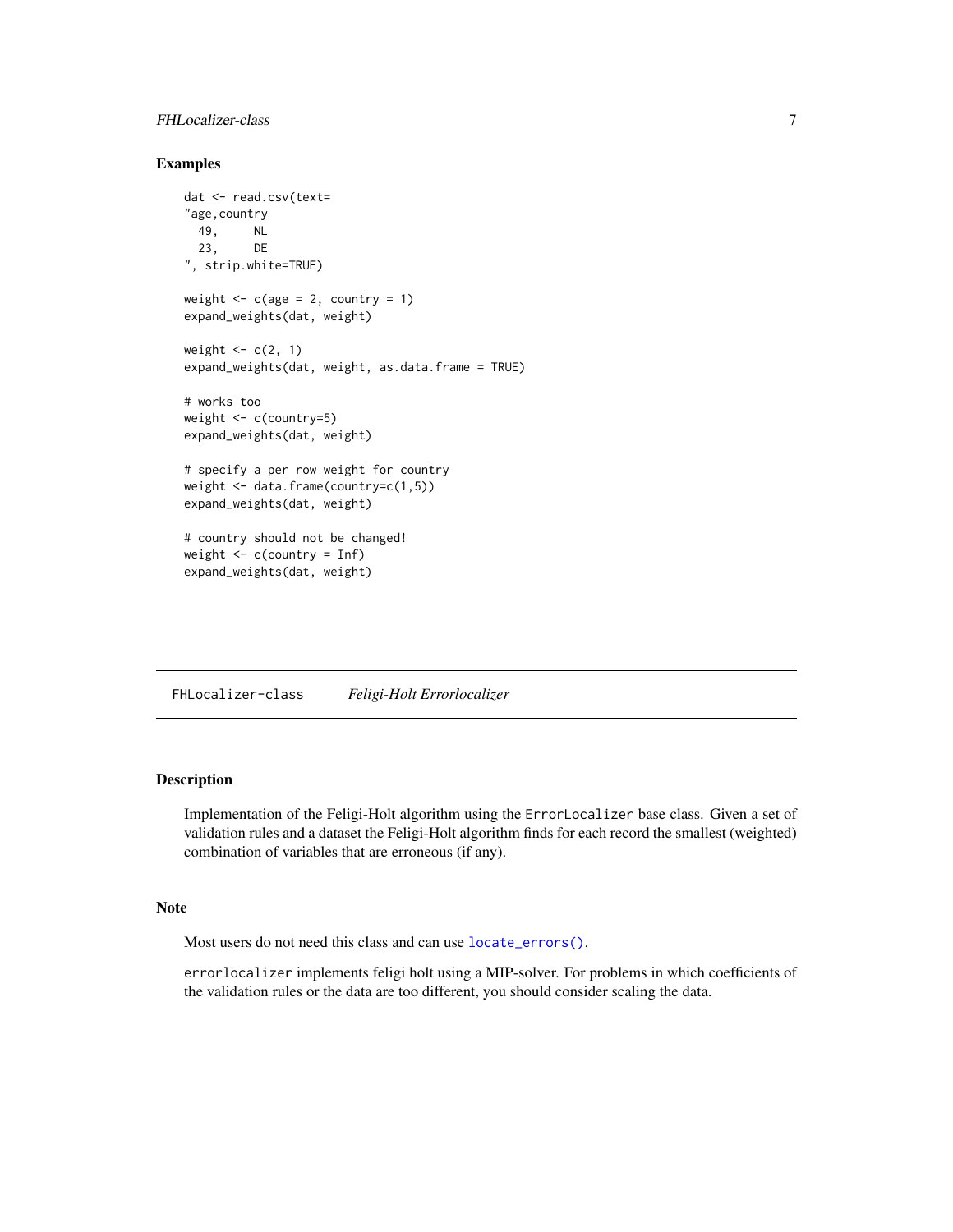<span id="page-7-1"></span><span id="page-7-0"></span>

## Description

Utility function to inspect the mip problem for a record. inspect\_mip can be used as a "drop-in" replacement for [locate\\_errors\(\)](#page-10-1), but works on the first record.

#### Usage

inspect\_mip(data, x, weight, ...)

## Arguments

| data     | data to be checked                                                                                        |
|----------|-----------------------------------------------------------------------------------------------------------|
| X        | validation rules or error localizer object to be used for finding possible errors.                        |
| weight   | numeric optional weight specification to be used in the error localization (see<br>$expand\_weights()$ ). |
| $\cdots$ | optional parameters that are passed to lpSolveAPI::lp.control() (see de-<br>tails)                        |

## Details

It may sometimes be handy to find out what is happening exactly with a record. See the example section for finding out what to do with inspect\_mip. See vignette("inspect\_mip") for more details.

## See Also

Other Mixed Integer Problem: [MipRules-class](#page-13-1)

#### Examples

```
rules <- validator(x > 1)
data \leftarrow list(x = 0)
weight \leq -c(x = 1)
```
mip <- inspect\_mip(data, rules) print(mip)

# inspect the lp problem (prior to solving it with lpsolveAPI)  $lp \leftarrow mp$to_l(p()$ print(lp)

# for large problems write the lp problem to disk for inspection # lpSolveAPI::write.lp(lp, "my\_problem.lp")

# solve the mip system / find a solution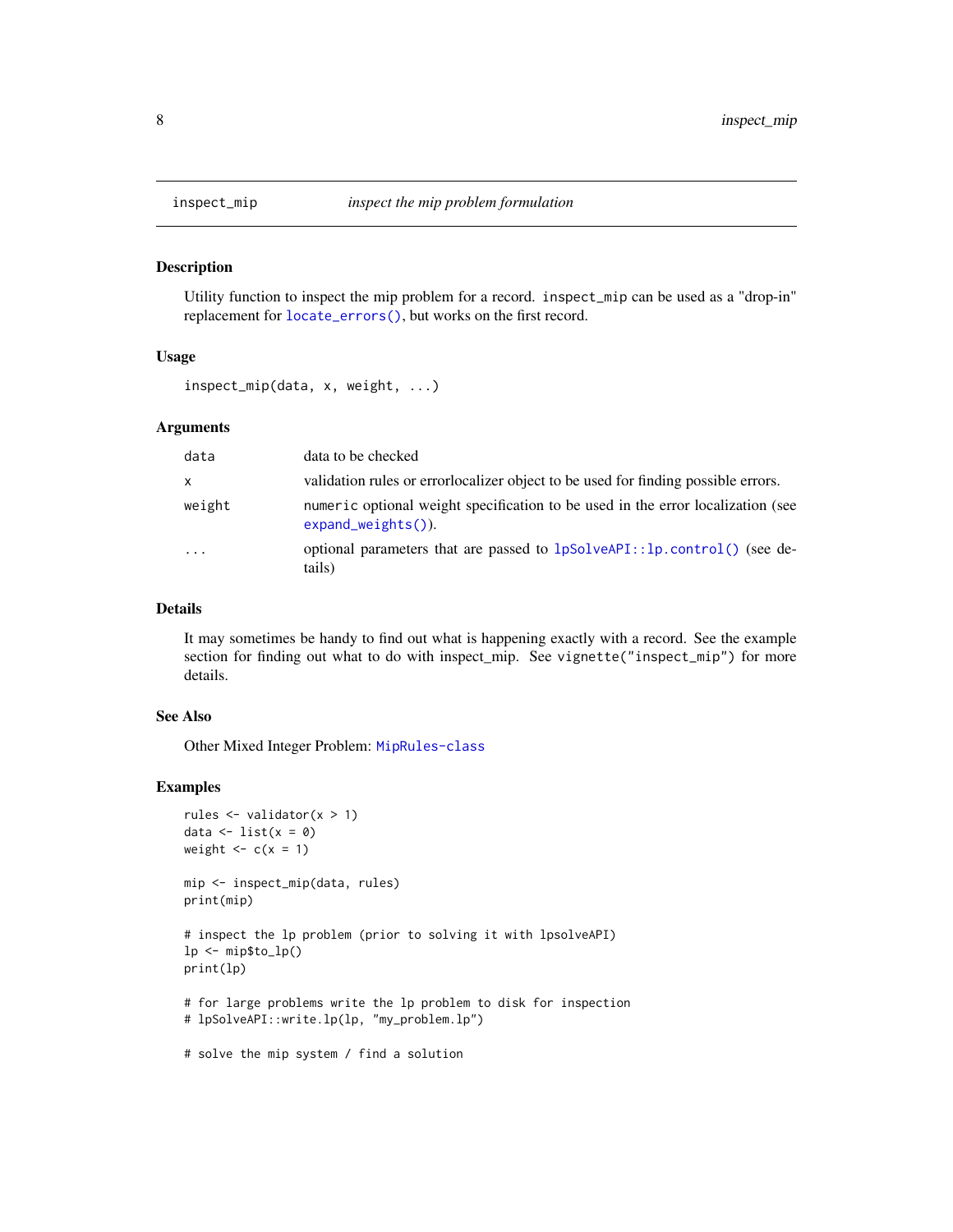## <span id="page-8-0"></span>is\_categorical 9

```
res <- mip$execute()
names(res)
# lpSolveAPI status of finding a solution
res$s
# lp problem after solving (often simplified version of first lp)
res$lp
# records that are deemed "faulty"
res$errors
# values of variables used in the mip formulation. Also contains a valid solution
# for "faulty" variables
res$values
# see the derived mip rules and objective function, used in the construction of
# lp problem
mip$mip_rules()
mip$objective
```
<span id="page-8-1"></span>is\_categorical *Check if rules are categorical*

#### Description

Check if rules are categorical

#### Usage

is\_categorical(x, ...)

## Arguments

|   | validator or expression object |
|---|--------------------------------|
| . | not used                       |

## Details

#' @note errorlocate supports linear, categorical and conditional rules to be used in finding errors. Other rule types are ignored during error finding.

## Value

logical indicating which rules are purely categorical/logical

## See Also

Other rule type: [is\\_conditional\(](#page-9-1)), [is\\_linear\(](#page-10-2))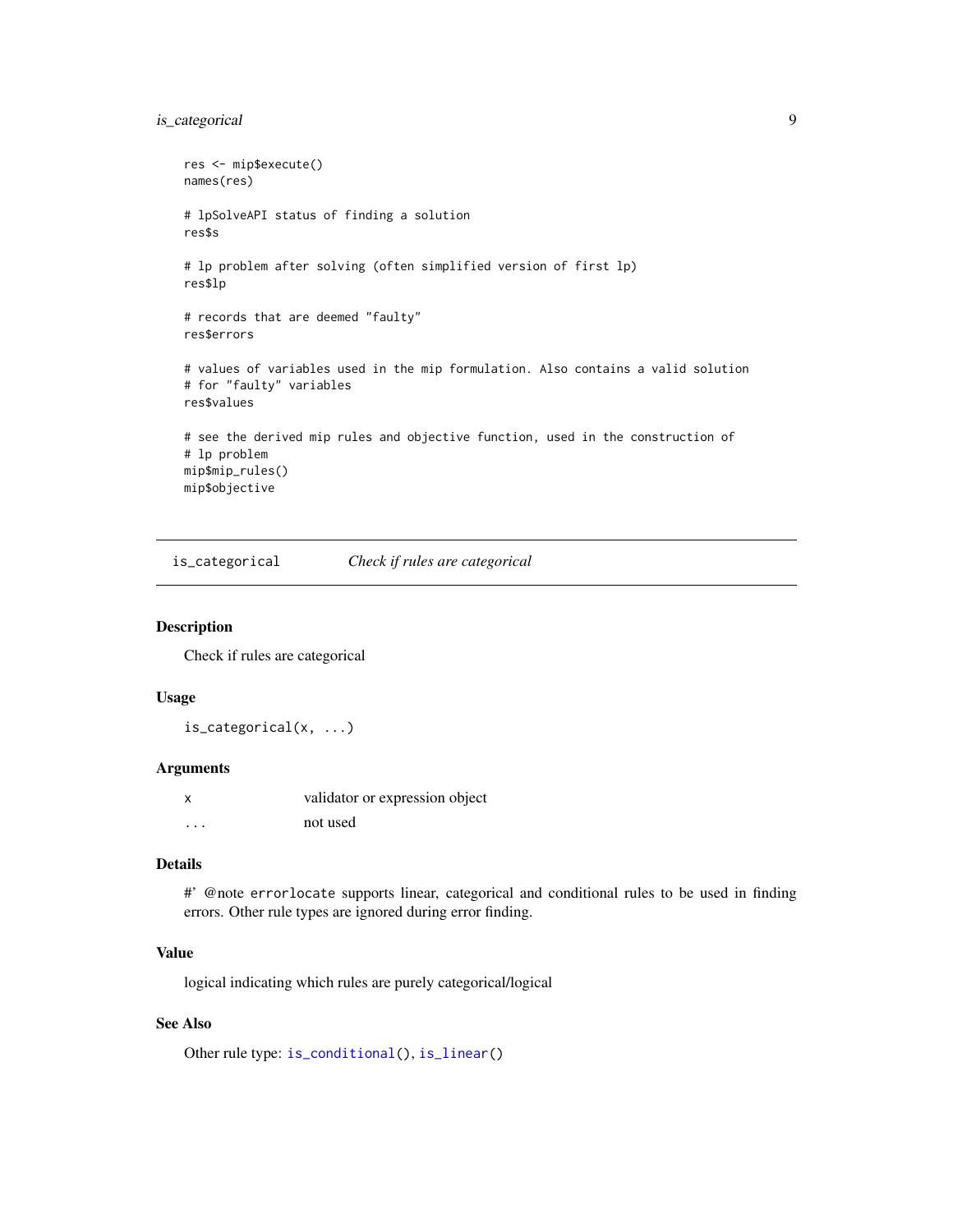## Examples

```
v <- validator( A %in% c("a1", "a2")
              , B %in% c("b1", "b2")
              , if (A == "a1") B == "b1"
              , y > x
              \lambdais_categorical(v)
```
<span id="page-9-1"></span>is\_conditional *Check if rules are conditional rules*

## Description

Check if rules are conditional rules

#### Usage

is\_conditional(rules, ...)

## Arguments

| rules    | validator object containing validation rules |
|----------|----------------------------------------------|
| $\cdots$ | not used                                     |

#### Value

logical indicating which rules are conditional

#### Note

errorlocate supports linear, categorical and conditional rules to be used in finding errors. Other rule types are ignored during error finding.

## See Also

Other rule type: [is\\_categorical\(](#page-8-1)), [is\\_linear\(](#page-10-2))

## Examples

```
v <- validator( A %in% c("a1", "a2")
             , B %in% c("b1", "b2")
              , if (A == 'a1") x > 1 # conditional
              , if (y > 0) x \ge 0 # conditional
              , if (A == "a1") B == "b1" # categorical
              )
```
is\_conditional(v)

<span id="page-9-0"></span>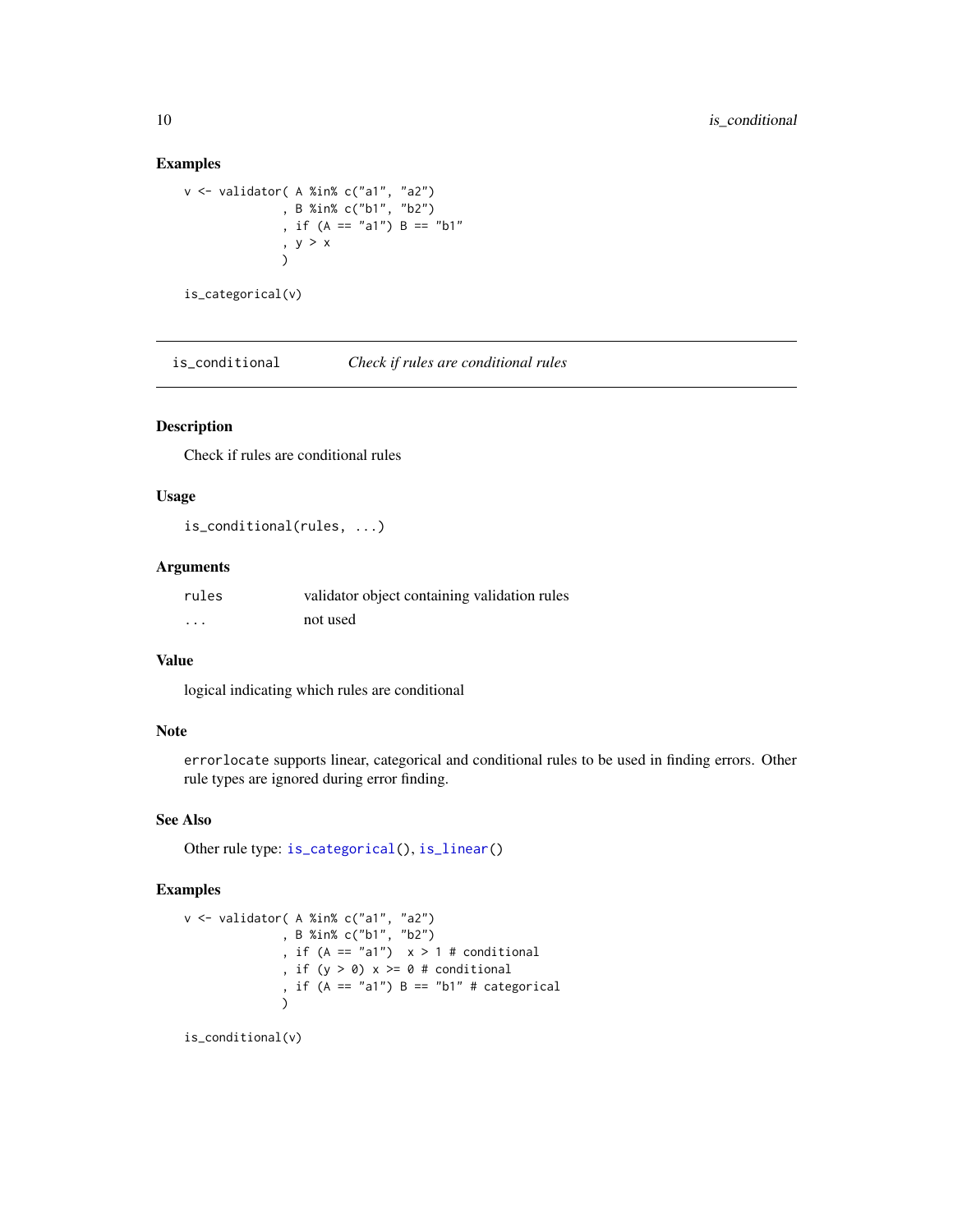<span id="page-10-2"></span><span id="page-10-0"></span>

## Description

Check which rules are linear rules.

## Usage

 $is$ <sup>linear(x, ...)</sup>

#### Arguments

| $\boldsymbol{\mathsf{x}}$ | validator () object containing data validation rules |
|---------------------------|------------------------------------------------------|
| $\cdots$                  | not used                                             |

## Value

logical indicating which rules are (purely) linear.

## Note

errorlocate supports linear, categorical and conditional rules to be used in finding errors. Other rule types are ignored during error finding.

## See Also

Other rule type: [is\\_categorical\(](#page-8-1)), [is\\_conditional\(](#page-9-1))

<span id="page-10-1"></span>locate\_errors *Find errors in data*

## Description

Find out which fields in a data.frame are "faulty" using validation rules This method returns found errors, according to the specified method x. Use method [replace\\_errors\(\)](#page-14-1), to automatically remove these errors. '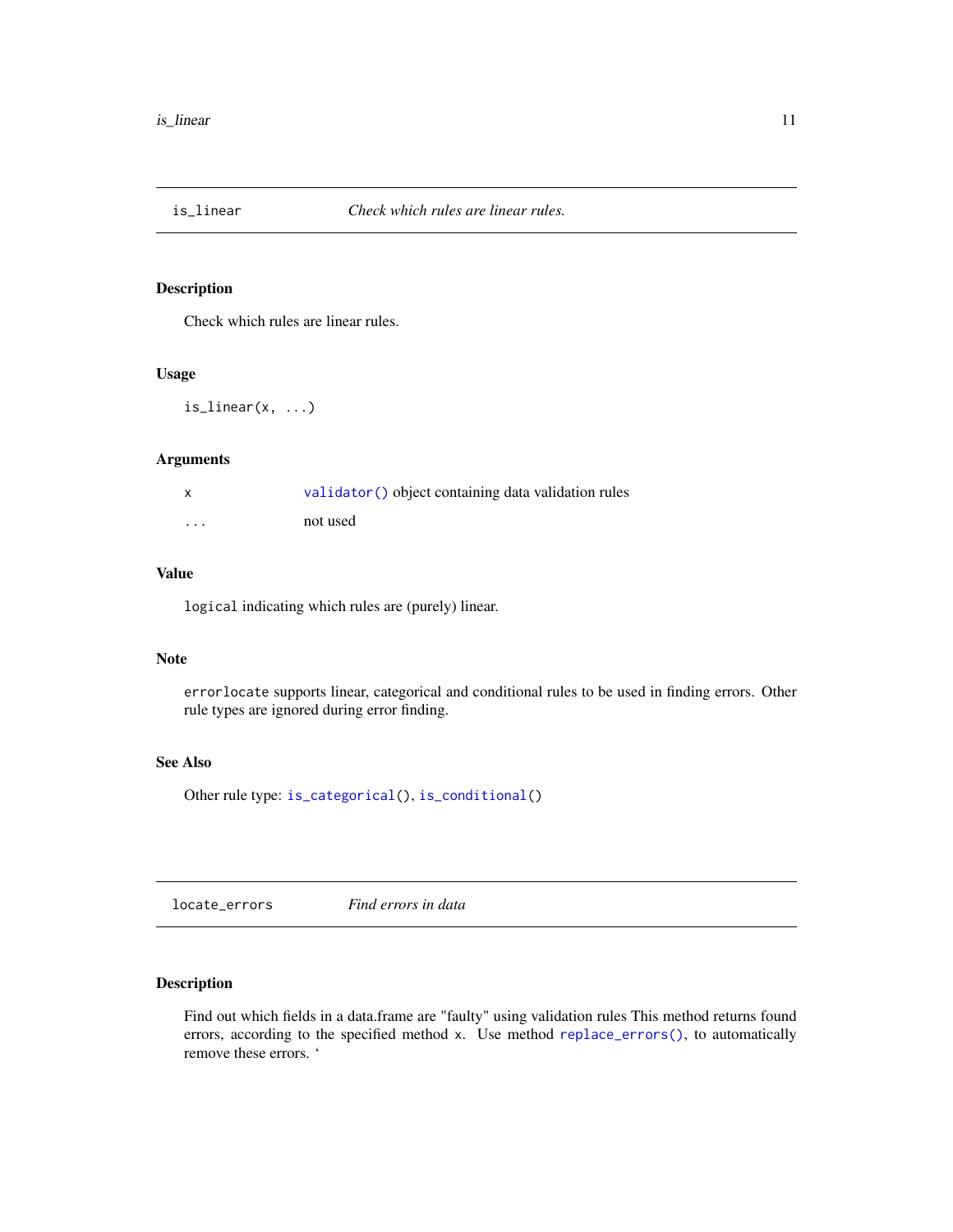## Usage

```
locate_errors(
 data,
 x,
  ...,
 cl = NULL,Ncpus = getOption("Ncpus", 1),
 timeout = 60)
## S4 method for signature 'data.frame, validator'
locate_errors(
 data,
 x,
 weight = NULL,ref = NULL,
 ...,
 cl = NULL,Ncpus = getOption("Ncpus", 1),
 timeout = 60)
## S4 method for signature 'data.frame, ErrorLocalizer'
locate_errors(
 data,
 x,
 weight = NULL,ref = NULL,
  ...,
 cl = NULL,Ncpus = getOption("Ncpus", 1),
 timeout = 60
)
```
## Arguments

| data         | data to be checked                                                                                        |
|--------------|-----------------------------------------------------------------------------------------------------------|
| $\mathsf{x}$ | validation rules or errorlocalizer object to be used for finding possible errors.                         |
| $\ddots$     | optional parameters that are passed to 1pSolveAPI::lp.control() (see de-<br>tails)                        |
| c1           | optional parallel / cluster.                                                                              |
| <b>Ncpus</b> | number of nodes to use. See details                                                                       |
| timeout      | maximum number of seconds that the localizer should use per record.                                       |
| weight       | numeric optional weight specification to be used in the error localization (see<br>$expand\_weights()$ ). |
| ref          | data. frame optional reference data to be used in the rules checking                                      |

<span id="page-11-0"></span>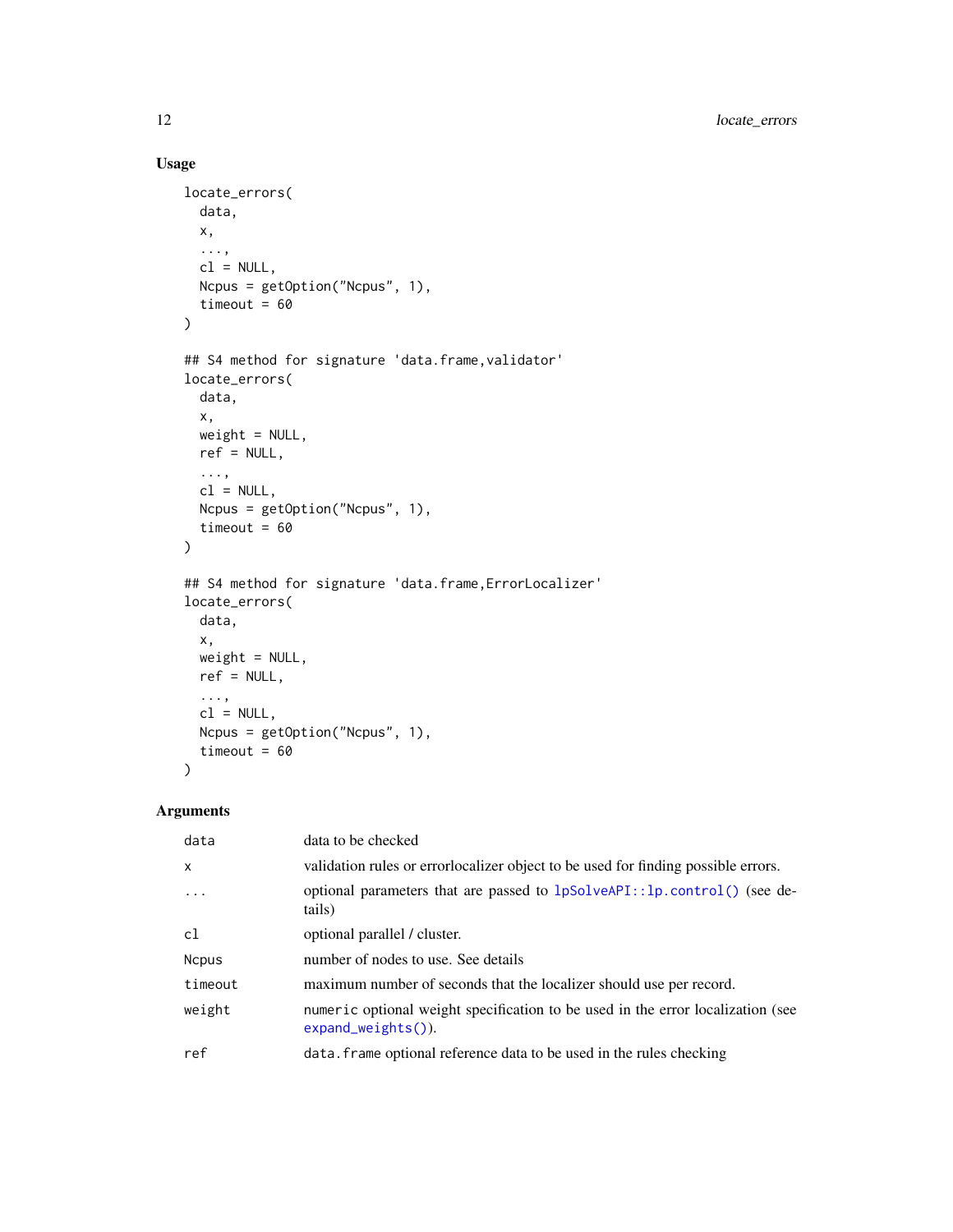## <span id="page-12-0"></span>locate\_errors 13

#### Details

Use an Inf weight specification to fixate variables that can not be changed. See [expand\\_weights\(\)](#page-5-1) for more details.

locate\_errors uses lpSolveAPI to formulate and solves a mixed integer problem. For details see the vignettes. This solver has many options: [lpSolveAPI::lp.control.options.](#page-0-0) Noteworthy options to be used are:

- timeout: restricts the time the solver spends on a record (seconds)
- break.at.value: set this to minimum weight + 1 to improve speed.
- presolve: default for errorlocate is "rows". Set to "none" when you have solutions where all variables are deemed wrong.

locate\_errors can be run on multiple cores using R package parallel.

- The easiest way to use the parallel option is to set Ncpus to the number of desired cores, @seealso [parallel::detectCores\(\)](#page-0-0).
- Alternatively one can create a cluster object (parallel: : makeCluster()) and use cl to pass the cluster object.
- Or set cl to an integer which results in parallel: : mclapply(), which only works on nonwindows.

#### Value

[errorlocation-class\(\)](#page-3-1) object describing the errors found.

## See Also

Other error finding: [errorlocation-class](#page-3-1), [errors\\_removed\(](#page-4-1)), [expand\\_weights\(](#page-5-1)), [replace\\_errors\(](#page-14-1))

## Examples

```
rules <- validator( profit + cost == turnover
                  , cost >= 0.6 * turnover # cost should be at least 60% of turnover
                  , turnover >= 0 # can not be negative.
                  )
data \leq data.frame( profit = 755
                  , cost = 125, turnover = 200
                  \lambdale <- locate_errors(data, rules)
print(le)
summary(le)
v_categorical <- validator( branch %in% c("government", "industry")
                          , tax %in% c("none", "VAT")
                          , if (tax == "VAT") branch == "industry"
)
data <- read.csv(text=
```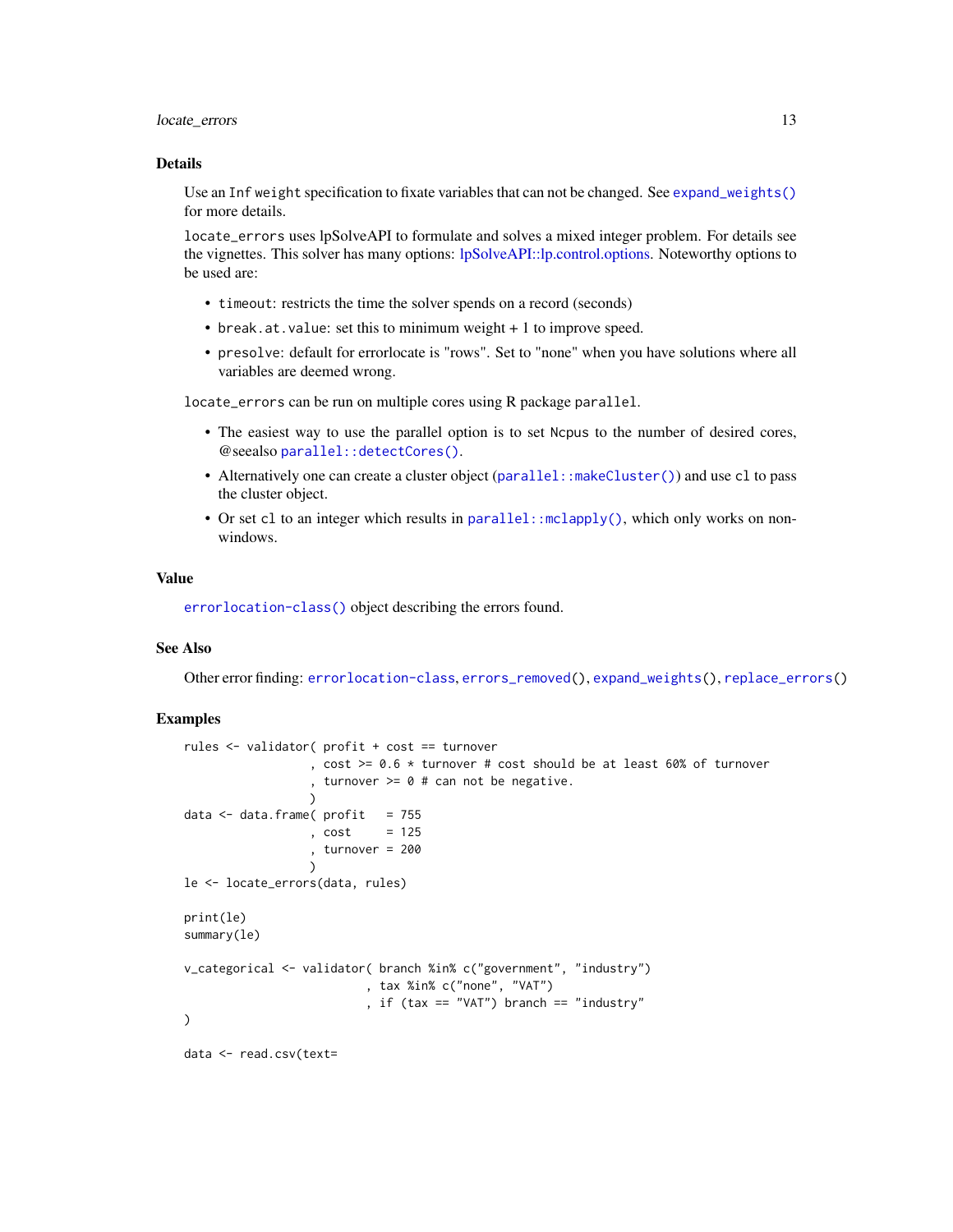```
" branch, tax
government, VAT
industry , VAT
", strip.white = TRUE)
locate_errors(data, v_categorical)$errors
v_logical <- validator( citizen %in% c(TRUE, FALSE)
                      , voted %in% c(TRUE, FALSE)
                      , if (voted == TRUE) citizen == TRUE
                      \lambdadata <- data.frame(voted = TRUE, citizen = FALSE)
locate_errors(data, v_logical, weight=c(2,1))$errors
# try a condinational rule
v <- validator( married %in% c(TRUE, FALSE)
              , if (married==TRUE) age >= 17
              )
data <- data.frame( married = TRUE, age = 16)
locate_errors(data, v, weight=c(married=1, age=2))$errors
# different weights per row
data <- read.csv(text=
"married, age
   TRUE, 16
   TRUE, 14
", strip.white = TRUE)
weight <- read.csv(text=
"married, age
      1, 2
      2, 1
", strip.white = TRUE)
locate_errors(data, v, weight = weight)$errors
# fixate / exclude a variable from error localiziation
# using an Inf weight
weight \leq c(age = Inf)
locate_errors(data, v, weight = weight)$errors
```
<span id="page-13-1"></span>MipRules-class *Create a mip object from a validator object*

#### Description

Create a mip object from [validator\(\)](#page-0-0) object. This is a utility class that translates a validor object into a mixed integer problem that can be solved. Most users should use [locate\\_errors\(\)](#page-10-1) which will handle all translation and execution automatically. This class is provided so users can implement or derive an alternative solution.

<span id="page-13-0"></span>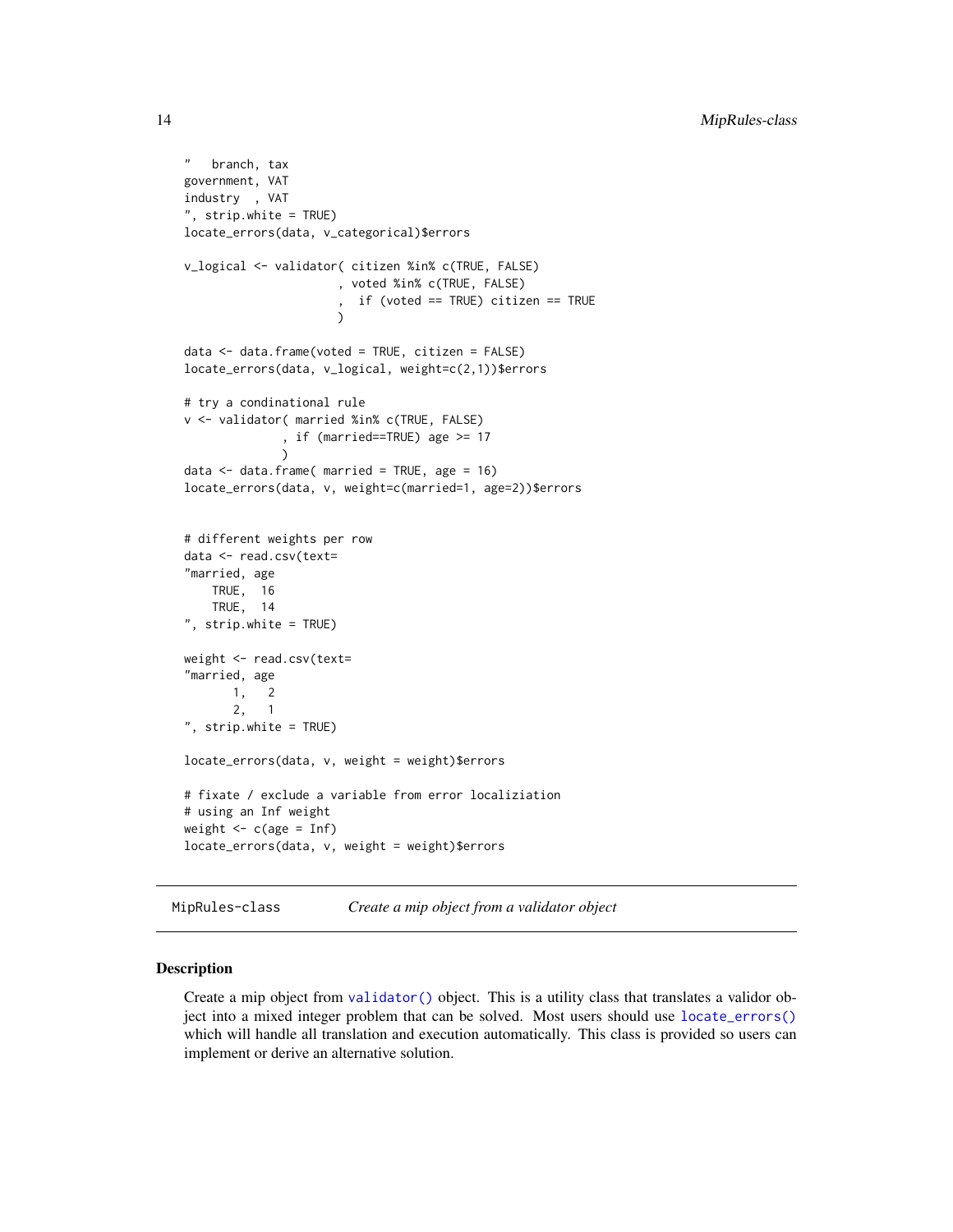## <span id="page-14-0"></span>replace\_errors 15

## Methods

The MipRules class contains the following methods:

- \$execute() calls the mip solver to execute the rules.
- \$to\_lp(): transforms the object into a lp\_solve object
- \$is\_infeasible Checks if the current system of mixed integer rules is feasible.
- \$set\_values: set values and weights for variables (determines the objective function).

#### See Also

Other Mixed Integer Problem: [inspect\\_mip\(](#page-7-1))

#### Examples

```
rules <- validator(x > 1)
mr <- miprules(rules)
mr$to_lp()
mr$set_values(c(x=0), weights=c(x=1))
mr$execute()
```
<span id="page-14-1"></span>replace\_errors *Replace erroneous fields with NA or a suggested value*

#### Description

Find erroneous fields using [locate\\_errors\(\)](#page-10-1) and replace these fields automatically with NA or a suggestion that is provided by the error detection algorithm.

## Usage

```
replace_errors(
  data,
  x,
  ref = NULL,...,
 cl = NULL,Ncpus = getOption("Ncpus", 1),
  value = c("NA", "suggestion")
)
## S4 method for signature 'data.frame, validator'
replace_errors(
  data,
  x,
  ref = NULL,
  ...,
 cl = NULL,
```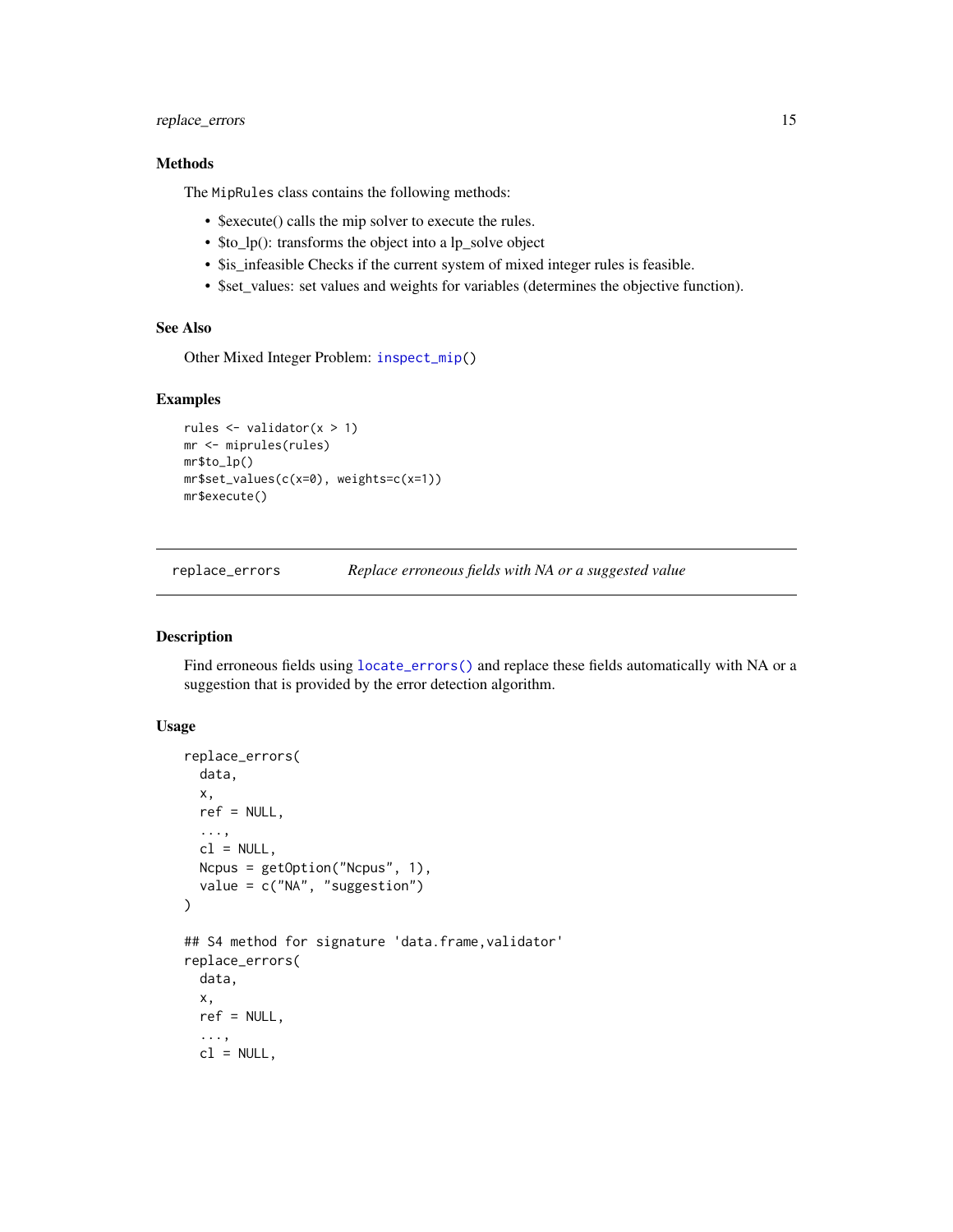```
Ncpus = getOption("Ncpus", 1),
 value = c("NA", "suggestion")
)
## S4 method for signature 'data.frame,ErrorLocalizer'
replace_errors(
 data,
 x,
 ref = NULL,...,
 cl = NULL,Ncpus = getOption("Ncpus", 1),
 value = c("NA", "suggestion")
)
## S4 method for signature 'data.frame,errorlocation'
replace_errors(
 data,
 x,
  ref = NULL,...,
 cl = NULL,Ncpus = 1,
  value = c("NA", "suggestion")
)
```
## Arguments

| data         | data to be checked                                                                                                                    |
|--------------|---------------------------------------------------------------------------------------------------------------------------------------|
| $\mathsf{x}$ | validator () or errorlocation object. If an errorlocation is already avail-<br>able (through locate_errors()) this is more efficient. |
| ref          | optional reference data set                                                                                                           |
| $\cdots$     | these parameters are handed over to <b>locate_errors()</b>                                                                            |
| c1           | optional cluster for parallel execution (see details)                                                                                 |
| <b>Ncpus</b> | number of nodes to use. (see details)                                                                                                 |
| value        | NA.                                                                                                                                   |

#### Details

Note that you can also use the result of [locate\\_errors\(\)](#page-10-1) with replace\_errors. When the procedure takes a long time and locate\_errors was called previously this is the preferred way, because otherwise locate\_errors will be executed again. The errors that were removed from the data.frame can be retrieved with the function [errors\\_removed\(\)](#page-4-1). For more control over error localization see [locate\\_errors\(\)](#page-10-1).

replace\_errors has the same parallelization options as [locate\\_errors\(\)](#page-10-1) (see there).

<span id="page-15-0"></span>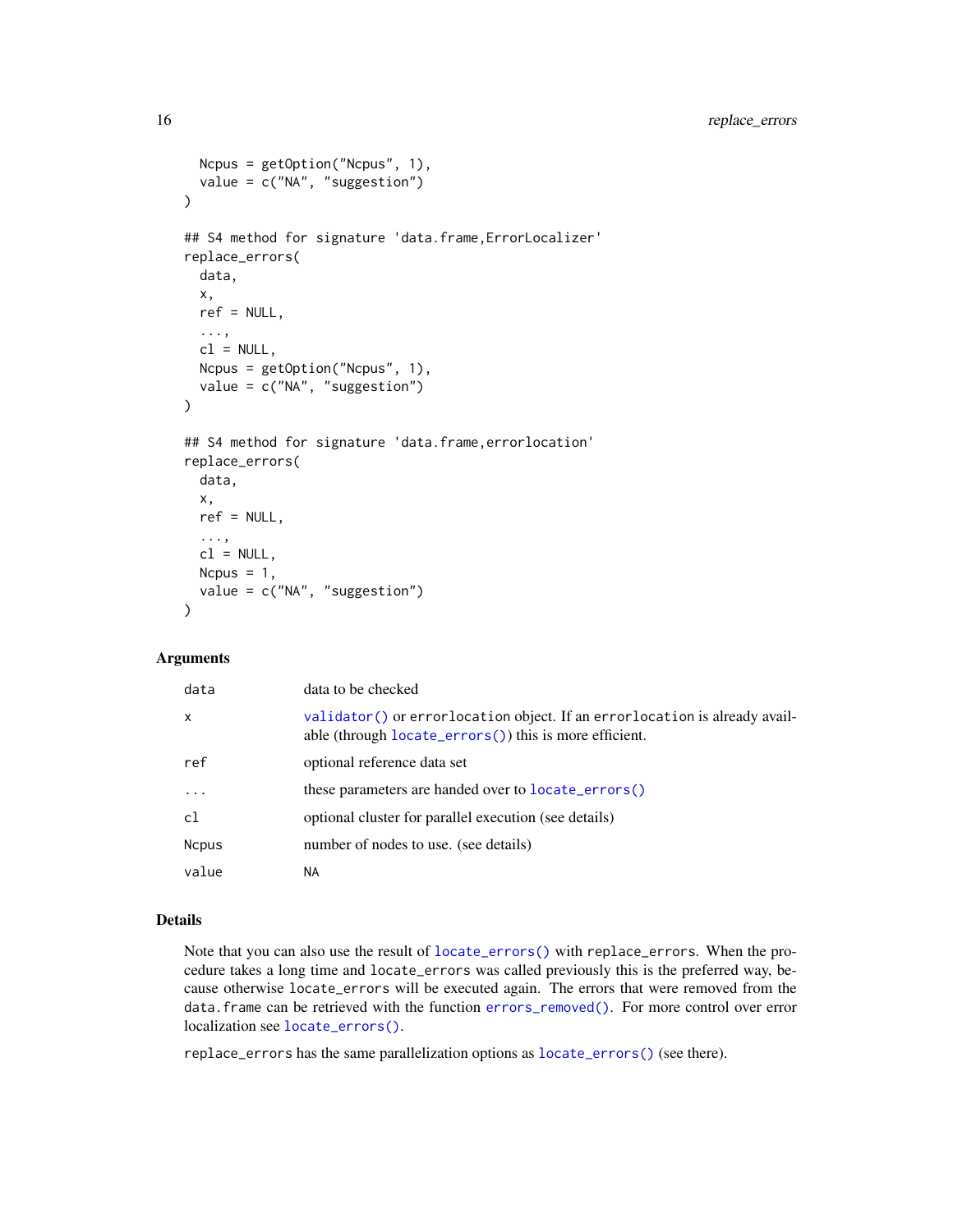<span id="page-16-0"></span>translate\_mip\_lp 17

## Value

data with erroneous values removed.

## Note

In general it is better to replace the erroneous fields with NA and apply a proper imputation method. Suggested values from the error localization method may introduce an undesired bias.

## See Also

#### [errorlocation-class\(\)](#page-3-1)

Other error finding: [errorlocation-class](#page-3-1), [errors\\_removed\(](#page-4-1)), [expand\\_weights\(](#page-5-1)), [locate\\_errors\(](#page-10-1))

## Examples

```
rules <- validator( profit + cost == turnover
              , cost - 0.6*turnover > = 0, cost>= 0
              , turnover >= 0
)
data <- data.frame(profit=755, cost=125, turnover=200)
data_no_error <- replace_errors(data,rules)
# faulty data was replaced with NA
data_no_error
errors_removed(data_no_error)
# a bit more control, you can supply the result of locate_errors
# to replace_errors, which is a good thing, otherwise replace_errors will call
# locate_errors internally.
error_locations <- locate_errors(data, rules)
replace_errors(data, error_locations)
```
translate\_mip\_lp *translate linear rules into an lp problem*

#### Description

translate linear rules into an lp problem

#### Usage

```
translate_mip_lp(rules, objective = NULL, eps = 0.001, ...)
```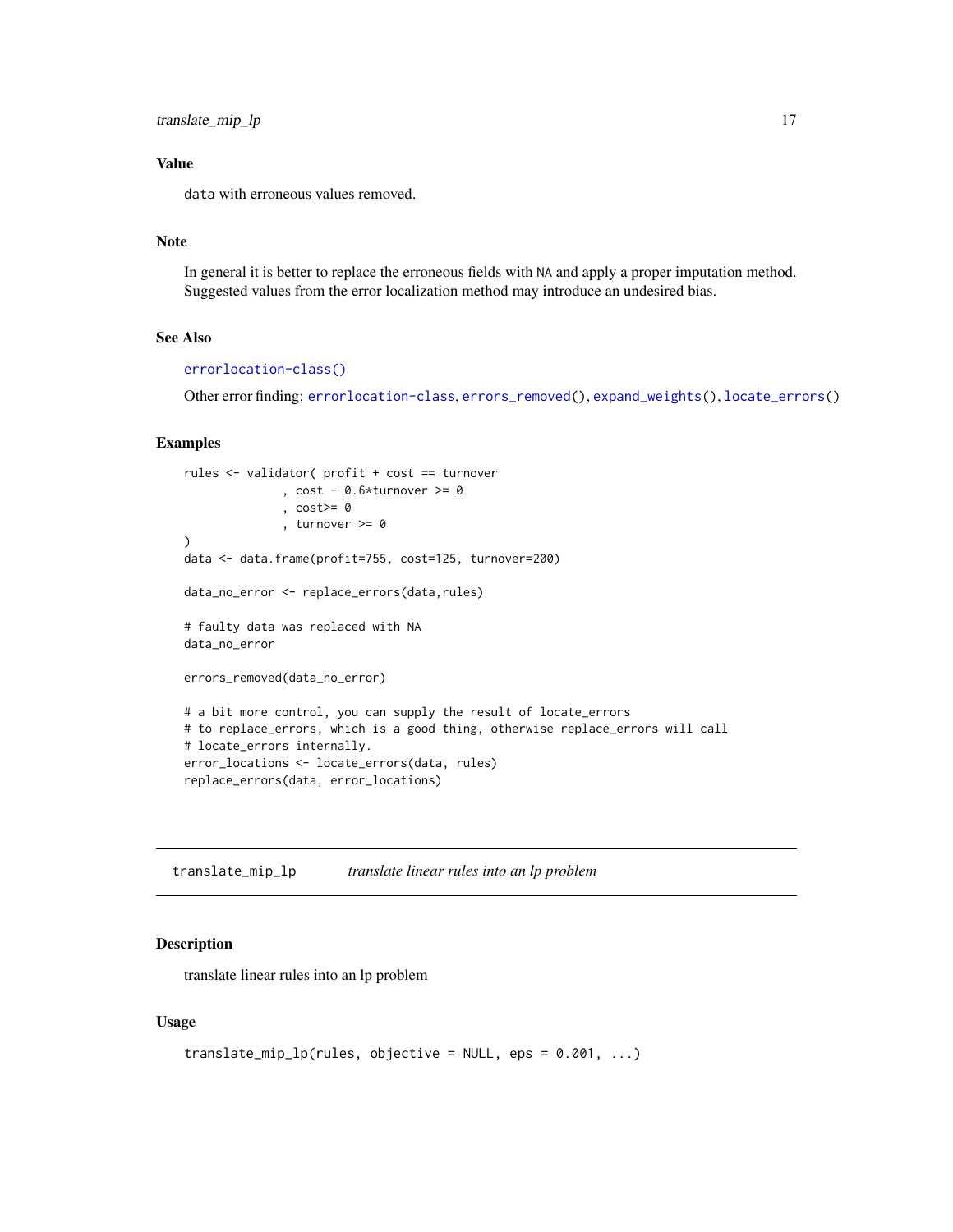## <span id="page-17-0"></span>Arguments

| rules     | mip rules                                                             |
|-----------|-----------------------------------------------------------------------|
| objective | function                                                              |
| eps       | accuracy for equality/inequality                                      |
| .         | additional $lp$ control() parameters that are set for the mip problem |